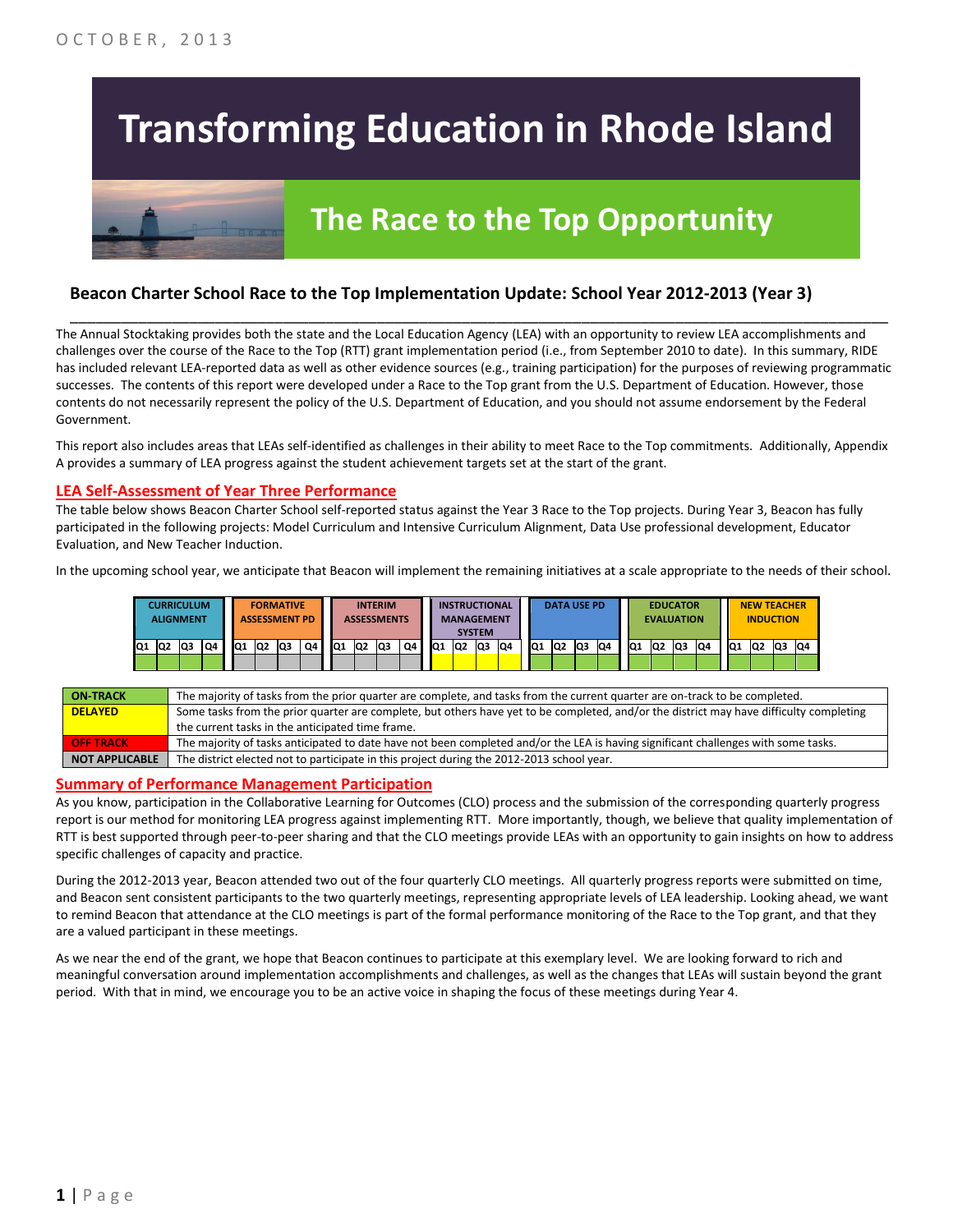#### **System of Support 1: Standards and Curriculum**

Based on the quarterly progress reports submitted by Beacon, as well as participation in additional applicable activities through the end of the 2012-2013 school year, we have assessed the district as 'on track (green),' 'delayed (yellow),' 'off track/at risk (red)', or 'not applicable (grey) on each of the Year 3 System of Support 1 scope of work tasks for Race to the Top. This assessment is reflected in the table below. Please note that further description of these statuses can be found on page one of this report.

RIDE would like to commend Beacon on its efforts to expand and deepen educator and administrator knowledge of the Common Core State Standards (CCSS). We appreciate that, during the CLO meetings, Beacon shared their experience with tools such as the 'curriculum mapping project'. Beacon also shared that the tool provided access to the standards and objectives, as well as texts and activities aligned to the common core. In the CLO meeting, the school reflected that looking at the resources available brought to light the increased rigor of these standards as opposed to the grade span expectations (GSEs). Beacon also shared that they started hosting 'café conversations' where groups of subject-matter or grade level educators gathered to talk deeper about specific standards and the instructional shifts between it and prior standards.

Beacon has made significant progress against implementing a guaranteed and viable curriculum aligned to the new Common Core State Standards. Beacon chose to implement the CCSS based on the New England Common Assessment Program (NECAP) versus the Partnership for the Assessment of Readiness for College and Careers (PARCC) timelines; during the 2012-2013 school year, Beacon focused intensively on implementing an aligned English Language Arts (ELA) and mathematics curriculum for their  $9^{th}$  grade students, and then followed that same cohort through their grade progression - that is, intensively focus on 10<sup>th</sup> grade in 2013-2014 and 11<sup>th</sup> grade in 2014-2015. In its progress reports, Beacon noted that summer 2013 involved building the 10<sup>th</sup> grade English language arts and math curriculum, as well as reviewing the curriculum for 9<sup>th</sup> grade.

We commend Beacon on their work in this area, and are happy to hear that Beacon has found access to expertise in other district's valuable. We look forward to hearing about additional opportunities that Beacon has created for further collaboration within their district and with other charter school districts and/or secondary schools.

| <b>Intensive Curriculum Alignment and Model Curriculum Development</b>                                                                                                                                                                                    | Year 3:SY12-13 |                                         |                |                |  |  |
|-----------------------------------------------------------------------------------------------------------------------------------------------------------------------------------------------------------------------------------------------------------|----------------|-----------------------------------------|----------------|----------------|--|--|
|                                                                                                                                                                                                                                                           | Q1             | Q <sub>2</sub>                          | Q <sub>3</sub> | Q <sub>4</sub> |  |  |
| Develop and communicate a multi-year Transition Plan for the Common Core State Standards implementation, including clear<br>expectations for school level transition benchmarks and a plan for developing a curriculum aligned to the CCSS in grades K-12 |                | Modify as Modify as Modify as<br>needed | needed         | needed         |  |  |
| Identify opportunities for educators to work collaboratively to deepen understanding of CCSS (e.g. Common Planning Time, grade<br>level team, department meetings, faculty meetings)                                                                      |                | Modify as Modify as Modify as<br>needed | needed         | needed         |  |  |
| Create implementation plan, including the identification of aligned resources, to support roll out of new curricula                                                                                                                                       |                | Modify as Modify as Modify as<br>needed | needed         | needed         |  |  |
| Develop curriculum aligned to the Common Core State Standards, including participation in Dana Center curriculum writing and<br>leadership sessions (if applicable)                                                                                       |                | x                                       | x              |                |  |  |

*\*Please note: the 'x' in the above table represents the anticipated completion timeline set by RIDE, not when the district completed the task. Additionally, for further clarification on the criteria used to select each status, consult the description on page one of this report.*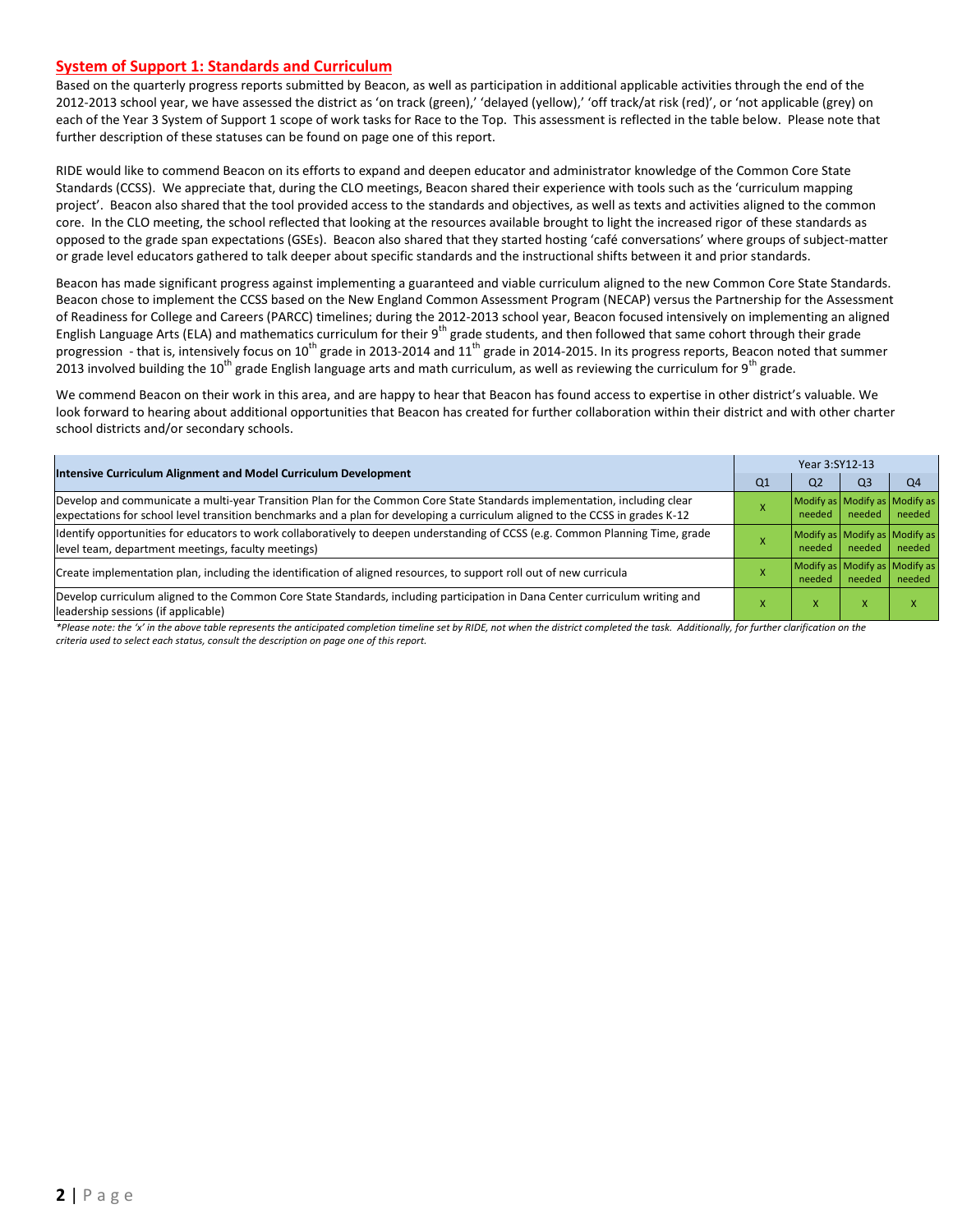#### **System of Support 2: Instructional Improvement Systems**

During the 2012-2013 school year, Beacon chose to implement two of the four Race to the Top projects in System of Support 2 (Data Use professional development, and the Instructional Management System). Based on the quarterly progress reports submitted by Beacon, as well as participation in additional applicable activities through the end of the 2012-2013 school year, we have assessed the district on each of the Year 3 scope of work tasks for those applicable projects.

Beacon did not implement the Formative Assessment online professional development modules in SY12-13. In preparation for the upcoming school year, the team held a visit with the RIDE program lead for this initiative, and discussed how to implement the modules in 2013-2014 with a cohort of four teachers.

The Academic Dean from Beacon attended the information session on Interim Assessments in order to better understand the challenges to implementation. Based on the quarterly progress update report, Beacon noted that they must first put in place a grading system. We hope that Beacon is able to implement the assessments and/or utilize the item bank at a scale appropriate to their needs as part of their strategy to prepare for the upcoming Partnership for the Assessment of College and Career Readiness (PARCC) assessment.

In addition to configuring the Instructional Management System (IMS) to provide educator access to both Interim Assessments and the Formative Assessment PD modules, Beacon also noted that they aggressively worked to train all appropriate staff on the use of the IMS for curriculum.

During the 2012-2013 school year, a school data leadership team from Beacon participated in the Data Use professional development series. In the QPU reports, the district expressed that the team was working with RIDE to identify key practices regarding the use of data to assess their own performance and that of their students.

We look forward to hearing more about Beacon's plans for implementing the interim assessments and formative assessment professional development initiatives, as well as how Beacon has continued to deepen the use of data within their school.

| Interim Assessments (accessed via the Instructional Management System)                                                                                                                  |                   |                        | Year 3:SY12-13                                             |  |  |  |  |  |
|-----------------------------------------------------------------------------------------------------------------------------------------------------------------------------------------|-------------------|------------------------|------------------------------------------------------------|--|--|--|--|--|
|                                                                                                                                                                                         | Q1                | Q <sub>2</sub>         | Q3                                                         |  |  |  |  |  |
| Develop protocols or expectations regarding the use of interim assessment to inform instruction including timelines for<br>administration and process for scoring and reporting results |                   |                        |                                                            |  |  |  |  |  |
| Send LEA-determined facilitators to RIDE provided training on both the Fixed-Form assessment tool and the test-building tool                                                            | <b>Fixed Form</b> | Test<br><b>Builder</b> |                                                            |  |  |  |  |  |
| Train of educators in the LEA on the administration and use of interim assessments utilizing RIDE-trained facilitators                                                                  |                   | $\Lambda$              |                                                            |  |  |  |  |  |
| Administration of Interim Assessments in selected grades and content area(s)                                                                                                            | $1st$ Fixed       | $2^{nd}$ Fixed         | 3 <sup>rd</sup> Fixed<br>Form Test   Form Test   Form Test |  |  |  |  |  |

| <b>Instructional Management System (IMS)</b>                                                                                                                                                              |                                         | Year 3:SY12-13 |                |                |  |  |  |  |
|-----------------------------------------------------------------------------------------------------------------------------------------------------------------------------------------------------------|-----------------------------------------|----------------|----------------|----------------|--|--|--|--|
|                                                                                                                                                                                                           | Q <sub>1</sub>                          | Q2             | Q <sub>3</sub> | Q <sub>4</sub> |  |  |  |  |
| Designate an LEA data steward to support decision making around data collections and systems implementation and to provide input<br>and feedback on data initiatives through designated representatives   | As needed As needed As needed As needed |                |                |                |  |  |  |  |
| Maintain data quality standards of local student information systems and upload local assessment data and program information as<br>required by RIDE in a timely manner                                   |                                         | $\mathbf{v}$   | ⋏              |                |  |  |  |  |
| Following RIDE training, LEA Administrative Users and LEA Trainers configure the IMS for educator use and to provide end users with<br>access and training needed to utilize the IMS for daily activities |                                         |                | ⋏              |                |  |  |  |  |
| Deepen the understanding and use of the IMS among all educators                                                                                                                                           |                                         |                |                |                |  |  |  |  |

| 'Data Use' Professional Development                                                                                                           |        |                | Year 3:SY12-13 |                |  |  |  |  |
|-----------------------------------------------------------------------------------------------------------------------------------------------|--------|----------------|----------------|----------------|--|--|--|--|
|                                                                                                                                               | Q1     | Q <sub>2</sub> | Q <sub>3</sub> | Q <sub>4</sub> |  |  |  |  |
| In coordination with RIDE, select 'Data Use' training dates for each cohort of schools, as applicable                                         |        |                |                | Year 2         |  |  |  |  |
| ldentify and provide RIDE with the leadership team members from each school who will participate in Year 2 training cohorts, as<br>applicable |        |                |                | Year 2         |  |  |  |  |
| [Following 'Data Use' professional development, identify district and school practices to sustain and deepen data use and<br>collaboration    | Year 1 | Year 1         | Year.          | Year 1         |  |  |  |  |

\* Please note that, for this project, 'year 1' refers to cohort 1 taking place during the 2012-2013 school year, and 'Year 2' refers to cohort 2 taking place during the 2013-2014 school year.

| [Formative Assessment Professional Development Modules (accessed via the Instructional Management System)        | Year 3:SY12-13 |                |                         |         |  |
|------------------------------------------------------------------------------------------------------------------|----------------|----------------|-------------------------|---------|--|
|                                                                                                                  | Q <sub>1</sub> | Q <sub>2</sub> | Q <sub>3</sub>          |         |  |
| ldentify facilitators who will support the implementation of formative assessment practices in daily instruction |                |                |                         | SY13-14 |  |
| Coordinate participation of educators in training modules and communities of practice                            | SY12-13        |                | SY12-13 SY12-13 SY13-14 |         |  |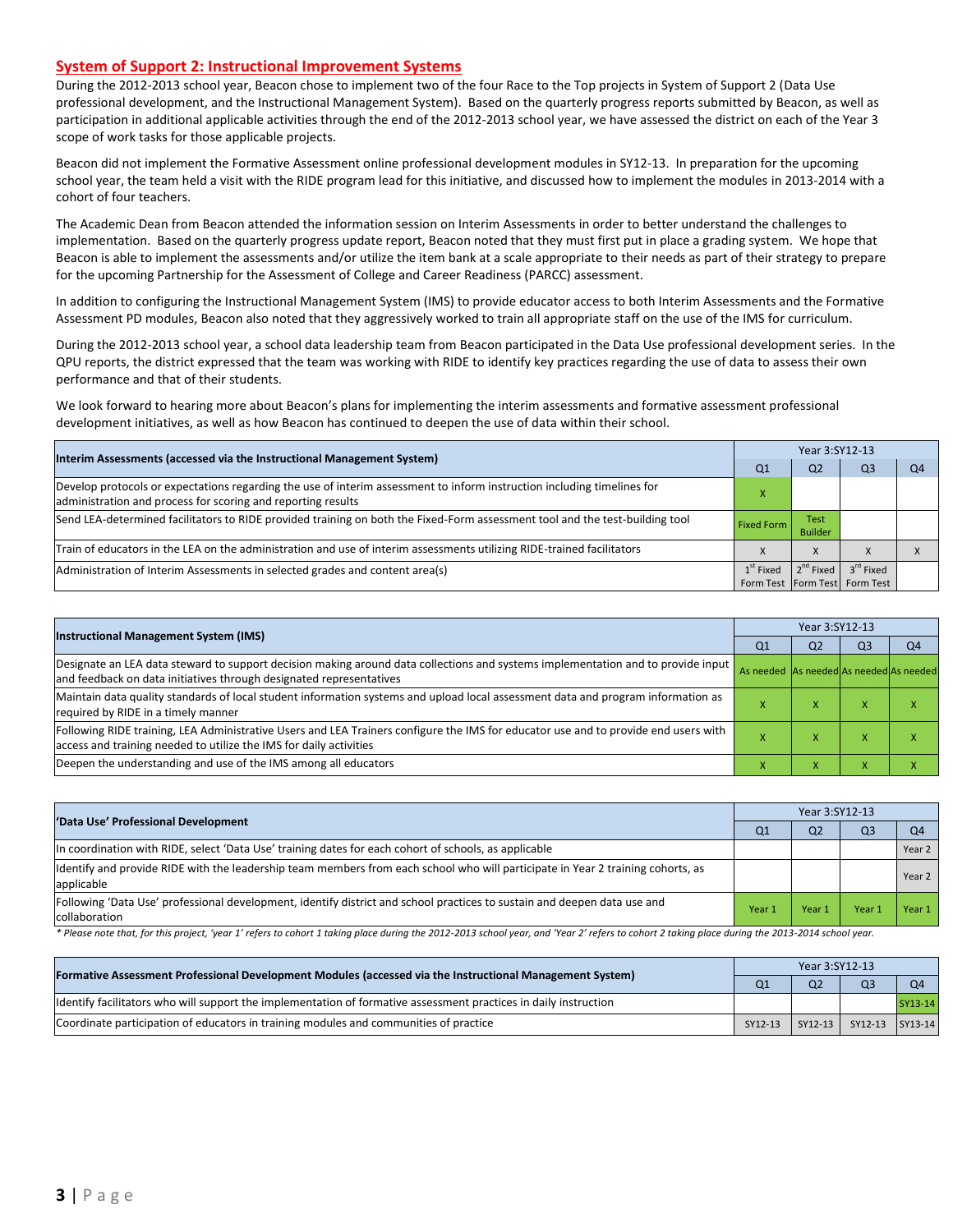#### **System of Support 3: Educator Effectiveness**

During the 2012-2013 school year, Beacon fully implemented all components of System of Support 3 - the Rhode Island model for teacher and building administrator evaluations; and final effectiveness ratings for all teachers and building administrators have been submitted to RIDE using the Educator Performance and Support System. Based on the quarterly progress reports submitted by Beacon, as well as participation in additional applicable activities through the end of the 2012-2013 school year, we have assessed the district on each of the Year 3 scope of work tasks for Educator Evaluation.

Beacon served as a pilot school for the Rhode Island model in the 2010-2011 school year and then completed full implementation during the 2011- 2012 school year. During their first year of implementation, Beacon chose to implement a school-wide Student Learning Objectives (SLOs). While this created buy-in and reduced anxiety among staff, feedback from educators indicated that they wanted to create their own SLOs. RIDE is pleased to note that the school felt that this worked well and led to success during the 2012-2013 school year. As noted in their quarterly progress update reports, the school continues to work at shifting the culture in their school from one where the teachers focus on the numbers, as opposed to the qualitative feedback received throughout the evaluation process. Still, the school noted that the conversations around the evaluations were of the highest caliber.

To support the educator evaluation implementation process, Beacon utilized the Educator Performance and Support System. All teachers were able to use all components of the system; we appreciate that Beacon was able to adapt their school's semester-long SLOs to meet the system's requirements that both SLOs be submitted at the same time.

During the 2012-2013 school year, all applicable Beacon administrators attended teacher and building administrator evaluator trainings. RIDE is also pleased to note that teachers and evaluators within the district participated in supplemental activities, such as Student Learning Objective workshops and the FFTPS calibration videos. We hope that participants found these supports helpful in increasing comfort with the evaluation process. Additionally, district administrators have attended and/or registered for applicable summer 2013 training. Looking ahead, RIDE would like to remind the district of their responsibility to ensure that all personnel responsible for evaluating both teachers and building administrators participate in applicable training activities.

As we enter into the final year of the Race to the Top grant, RIDE encourages Beacon to continue to engage their CLO peers in thinking about continuous support for evaluation implementation, as well as how evaluation data is being used to identify professional development needs.

| <b>Educator Evaluation</b>                                                                                                                                                                           |                               |                | Year 3:SY12-13                             |                                  |
|------------------------------------------------------------------------------------------------------------------------------------------------------------------------------------------------------|-------------------------------|----------------|--------------------------------------------|----------------------------------|
|                                                                                                                                                                                                      | Q1                            | Q <sub>2</sub> | Q <sub>3</sub>                             | Q <sub>4</sub>                   |
| Participate in educator evaluation model design, development and refinement feedback opportunities                                                                                                   | x                             | X.             | X                                          | X                                |
| Identify District Evaluation Committee members, responsible for monitoring the implementation of the system and providing<br>recommendations to LEA leadership teams                                 |                               |                |                                            | x                                |
| ldentify individuals who will serve as primary and, if applicable, secondary/complementary evaluators                                                                                                |                               |                |                                            | X                                |
| Send all required evaluators to RIDE-provided evaluator training on model; Send evaluators and system administrators to training on<br>the Educator Performance Support System (EPSS) data system    |                               |                | Mid-year<br>half-day<br>training           | Mid-year<br>half-day<br>training |
| Examine LEA Policies and Contracts for Challenges; where applicable, consider memorandums of understanding or contract renewal<br>language which will support district implementation of evaluations | X                             | x              | X                                          | X                                |
| Create a plan for the appropriate use of funds to support implementation of educator evaluation system                                                                                               |                               |                |                                            | X                                |
| Complete required components of RI Model for educator and building administrator evaluations                                                                                                         | SLO <sub>s</sub> and<br>Goals | Midyear        | Midyear<br>Conference Conference Summative | <b>EOY Report</b><br>&<br>rating |
| Submit evaluation data and documentation (e.g. component and summative level ratings, verified rosters); provide other requested<br>information to support RIDE research and system improvement      | X                             | x              | X                                          | X                                |
| Use Evaluation Data to identify individual and school/district-wide professional development needs and act on those needs                                                                            |                               |                | X                                          | X                                |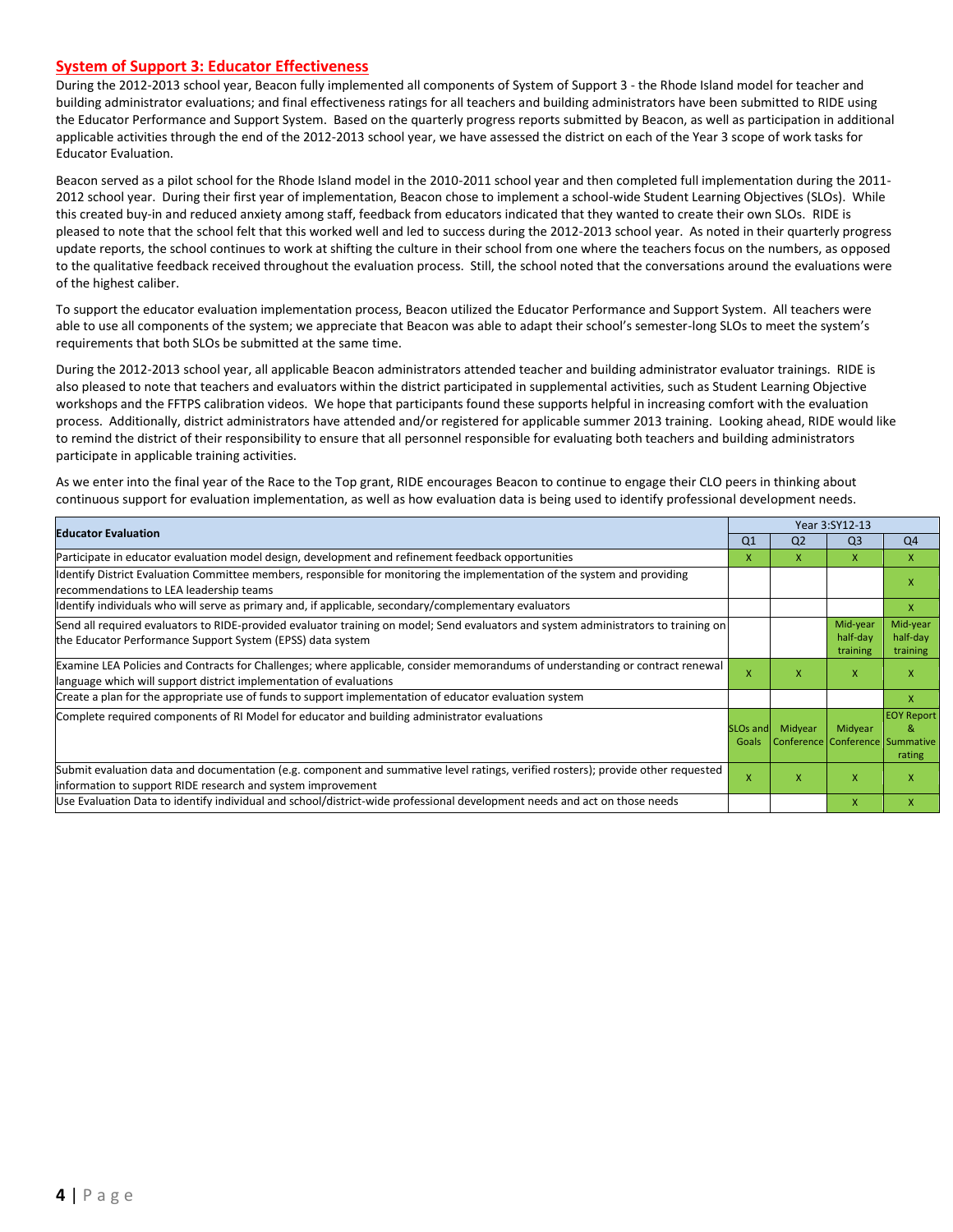#### **System of Support 4: Human Capital Development**

During the 2012-2013 school year, Beacon participated fully in the Beginning Teacher Induction program. Based on the quarterly progress reports submitted by Beacon, as well as participation in additional applicable activities through the end of the 2012-2013 school year, we have assessed the district on each of the Year 3 scope of work tasks for Beginning Teacher Induction. Additionally, Beacon has continued their utilization of SchoolSpring for recruitment of staff on an as needed basis.

RIDE was pleased to note that Beacon found the Beginning Teacher Induction program helpful, and that they were 'highly pleased' with the induction coach experience. In its quarterly progress reports, Beacon noted that one challenge for this year was the lack of communication between the coach and the school regarding the support and progress of the new teachers, and that they found the approach of last year's coach to be more conducive to a collaborative support approach for struggling teachers.

In the upcoming CLO sessions, RIDE looks forward to engaging in a deeper conversation around the revisions that Beacon and other LEAs have made to their hiring policies, timelines, and processes in order to support broader human capital initiatives including recruitment of highly qualified and diverse candidates and providing data-driven induction support to beginning teachers.

| <b>Beginning Teacher Induction</b>                                                                                                                                                        |    | Year 3:SY12-13 |    |    |  |  |  |
|-------------------------------------------------------------------------------------------------------------------------------------------------------------------------------------------|----|----------------|----|----|--|--|--|
|                                                                                                                                                                                           | Q1 | Q2             | Q3 | Q4 |  |  |  |
| If applicable, recommend potential Induction Coaches to RIDE                                                                                                                              |    |                |    |    |  |  |  |
| Review and revise hiring policies, timelines and processes in order to support appropriate and timely projections for anticipated hires<br>requiring induction coach services             |    |                | ⋏  |    |  |  |  |
| Provide RIDE with list of beginning teachers who will receive Induction Coach support in a timely manner in order to ensure that all<br>beginning teachers have coaching                  |    |                |    |    |  |  |  |
| Participate in RIDE-provided information opportunities in order to learn about induction coach program                                                                                    |    |                |    |    |  |  |  |
| Provide feedback to RIDE on the development and integration of existing mentorship programs into a sustainable, instructionally-<br>lfocused state or district-wide Induction Coach model |    |                |    |    |  |  |  |

The contents of this report were developed under a Race to the Top grant from the U.S. Department of Education. However, those contents do not necessarily represent the policy of the U.S. Department of Education, and you should not assume endorsement by the Federal Government.